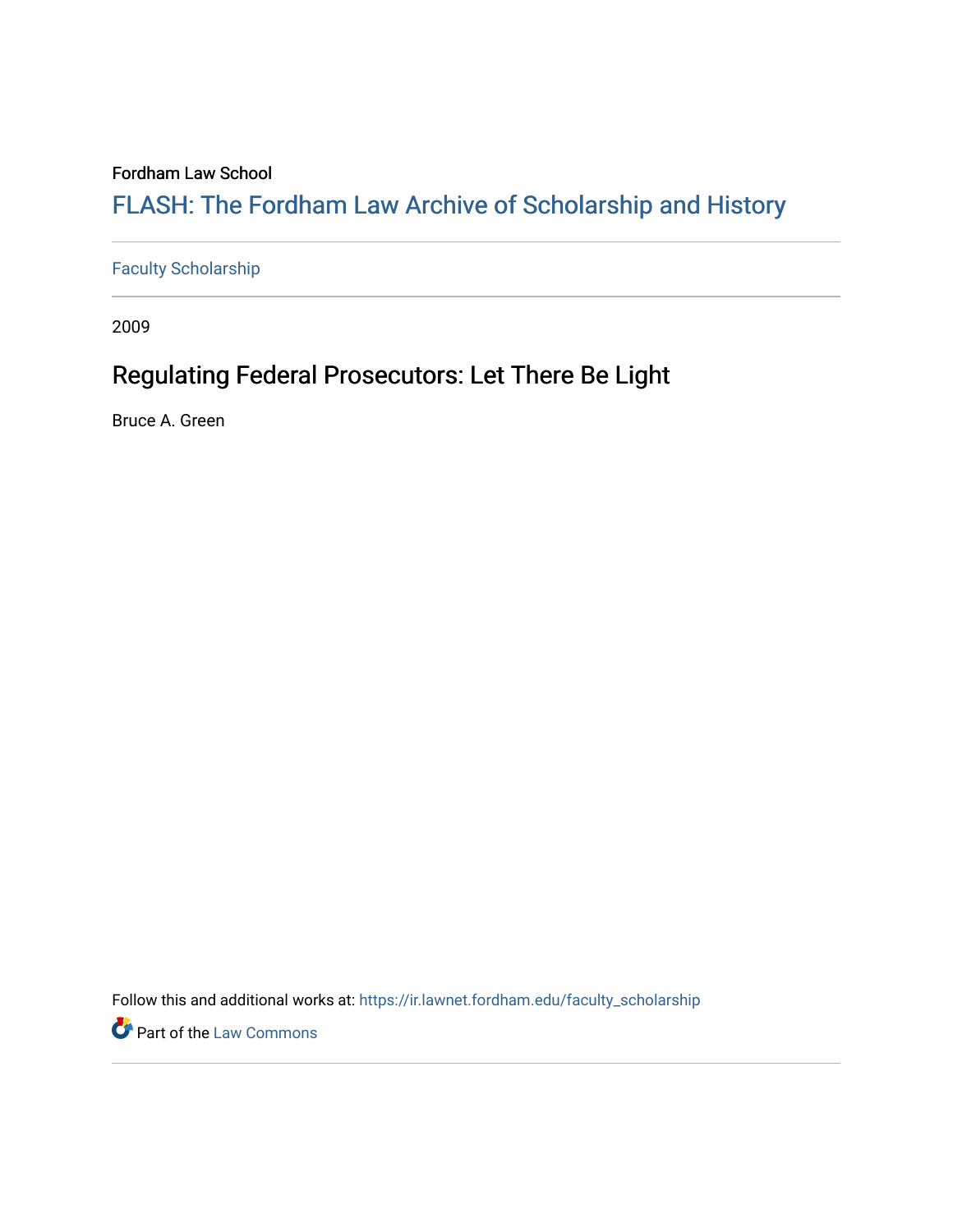### THE YALE LAW JOURNAL POCKET PART

#### bruce a. green

#### Regulating Federal Prosecutors: Let There Be Light

The Office of Professional Responsibility (OPR), housed within the U.S. Department of Justice (DOJ), investigates alleged misconduct by federal prosecutors and other DOJ personnel. Under the Bush administration, even when OPR found serious prosecutorial misconduct, DOJ kept the disciplinary investigation and outcome private to avoid embarrassing the prosecutor.<sup>1</sup> This practice superseded a public disclosure policy adopted by the previous administration. This essay submits that DOJ's recent practice is contrary to the public interest and that the new administration should regulate its prosecutors more transparently, consistent with President Obama's call for open government.

After investigating accusations made against federal prosecutors, OPR refers its findings to the Deputy Attorney General, who decides whether and how to punish wrongdoers. OPR's lawyers have an ethical duty to preserve the confidentiality of their work, which is also protected from public disclosure by the attorney-client privilege and work-product doctrine. Although DOJ may therefore insist on the confidentiality of OPR's investigations, it may also waive confidentiality. DOJ encourages corporations to disclose the results of their internal investigations to promote compliance with the law;<sup>2</sup> it ought to apply the same standard of transparency to itself.

**<sup>1.</sup>** Richard B. Schmitt, *More Scrutiny, Secrecy at Justice*, L.A. TIMES, July 6, 2008, at A14 (quoting Associate Deputy Attorney General David Margolis as saying that OPR would not file summaries of cases to avoid "unnecessarily or gratuitously … publicly humiliating our line attorneys as individuals").

**<sup>2.</sup>** *See, e.g.*, Memorandum from Deputy Attorney Gen. Paul J. McNulty on Prosecution of Business Organizations to the Heads of Dep't Components, U.S. Attorneys' Offices 4, 7, 17 (Dec. 12, 2006), *available at* http://www.usdoj.gov/dag/speeches/2006/mcnulty\_memo.pdf.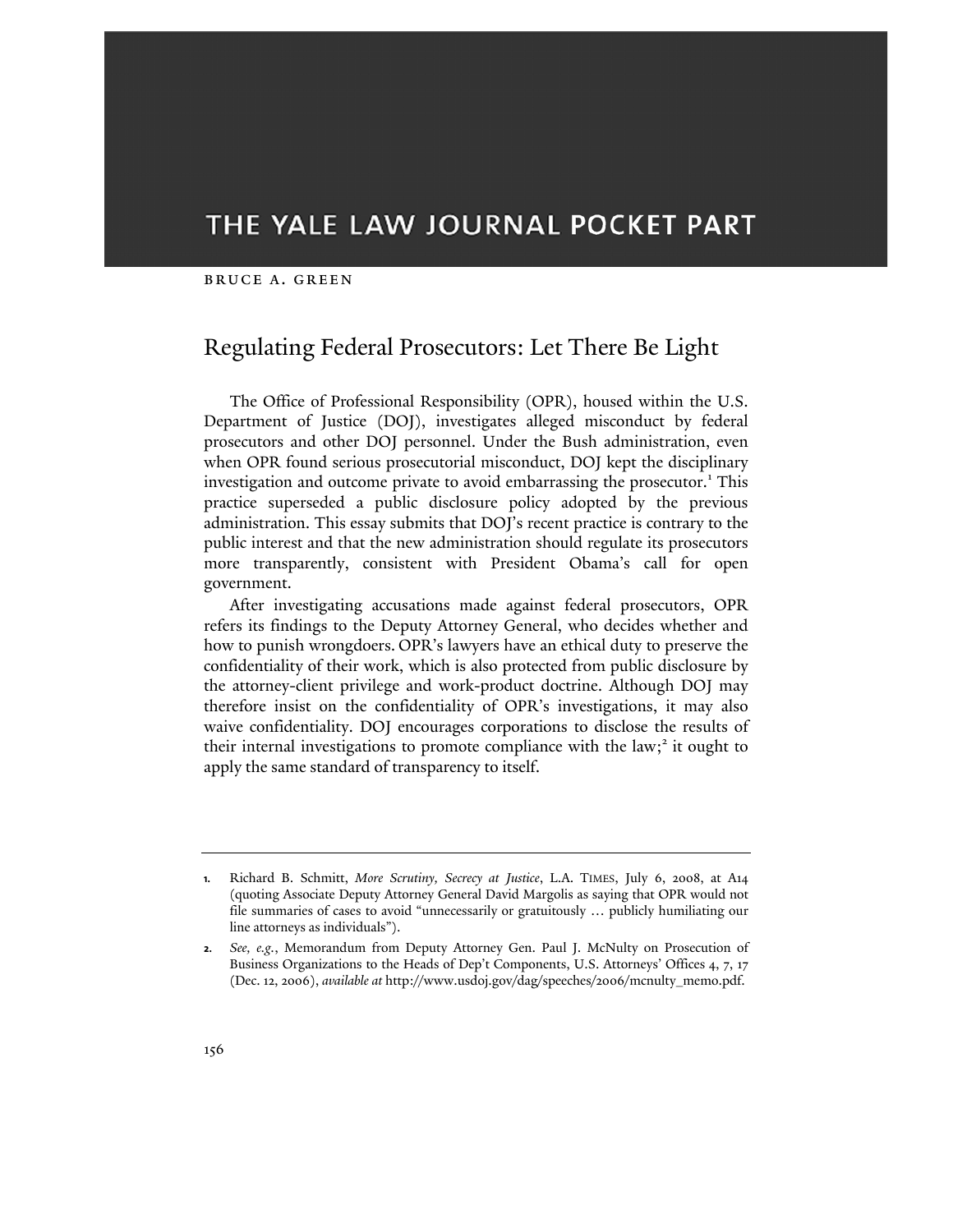Although other bodies regulate federal prosecutors,<sup>3</sup> OPR is at the forefront of this process. Like other lawyers, prosecutors are overseen by state attorney disciplinary agencies<sup>4</sup> and are subject to sanction by federal judges.<sup>5</sup> Given these alternatives, DOJ might regard its own investigations as serving an essentially private function with little regulatory role. But in practice, state disciplinary agencies hesitate to investigate and charge federal prosecutors, in part out of concern for the confidentiality of criminal investigations and prosecutions.6 Further, attorney disciplinary agencies cannot initiate proceedings against federal prosecutors who may have violated internal DOJ rules or other obligations implicit in their "duty to seek justice" but not codified in the disciplinary rules.<sup>7</sup> Similarly, federal judges often refer allegations of prosecutorial wrongdoing to DOJ rather than initiate their own inquiries.<sup>8</sup>

Of course, to many observers, asking a DOJ office to regulate federal prosecutors is like asking the fox to guard the henhouse.<sup>9</sup> Skepticism is especially warranted because OPR discloses few details of its work. Although OPR issues annual reports that summarize its investigative conclusions, the reports are untimely, do not name names, and offer few details. OPR's statistical summaries indicate that most allegations are not investigated and that most investigations go nowhere. The annual report does not even say what happened to federal prosecutors charged with misconduct in court opinions. A year ago, a federal district judge criticized this DOJ policy upon learning that a federal prosecutor received only a private reprimand when his discovery violation led to the release of a mobster.<sup>10</sup> As a result, the same judge, recognizing that only public discipline can send a broad message to prosecutors, commenced judicial disciplinary proceedings against another

- **4.** *See, e.g.*, *In re* Howes, 940 P.2d 159 (N.M. 1997).
- **5.** *See* Bank of Nova Scotia v. United States, 487 U.S. 250, 263 (1988).
- **6.** *See generally* Fred C. Zacharias & Bruce A. Green, *The Duty To Avoid False Convictions: A Thought Experiment in the Regulation of Prosecutors*, 89 B.U. L. REV. (2009) (discussing why disciplinary authorities would be reluctant to bring proceedings against prosecutors for "incompetence" conduct that risks leading to a false conviction).
- **7.** *See generally* Bruce A. Green, *Why Should Prosecutors "Seek Justice"?*, 26 FORDHAM URB. L.J. 607 (1999) (analyzing rationales for prosecutors' duty to "seek justice").
- **8.** *See, e.g.*, United States v. Gross, 41 F. Supp. 2d 1096, 1100 (C.D. Cal. 1999).
- **9.** *See, e.g*., ANGELA J. DAVIS, ARBITRARY JUSTICE 159 (2007).
- **10.** Jonathan Saltzman, *U.S. Judge Chastises Dept. of Justice*, BOSTON GLOBE, Jan. 5, 2008, at B1.

**<sup>3.</sup>** *See generally* Bruce A. Green, *Policing Federal Prosecutors: Do Too Many Regulators Produce Too Little Enforcement?*, 8 ST. THOMAS L. REV. 69 (1995) (discussing the role of federal trial judges, federal district court disciplinary bodies, OPR, and state disciplinary authorities in regulating federal prosecutors).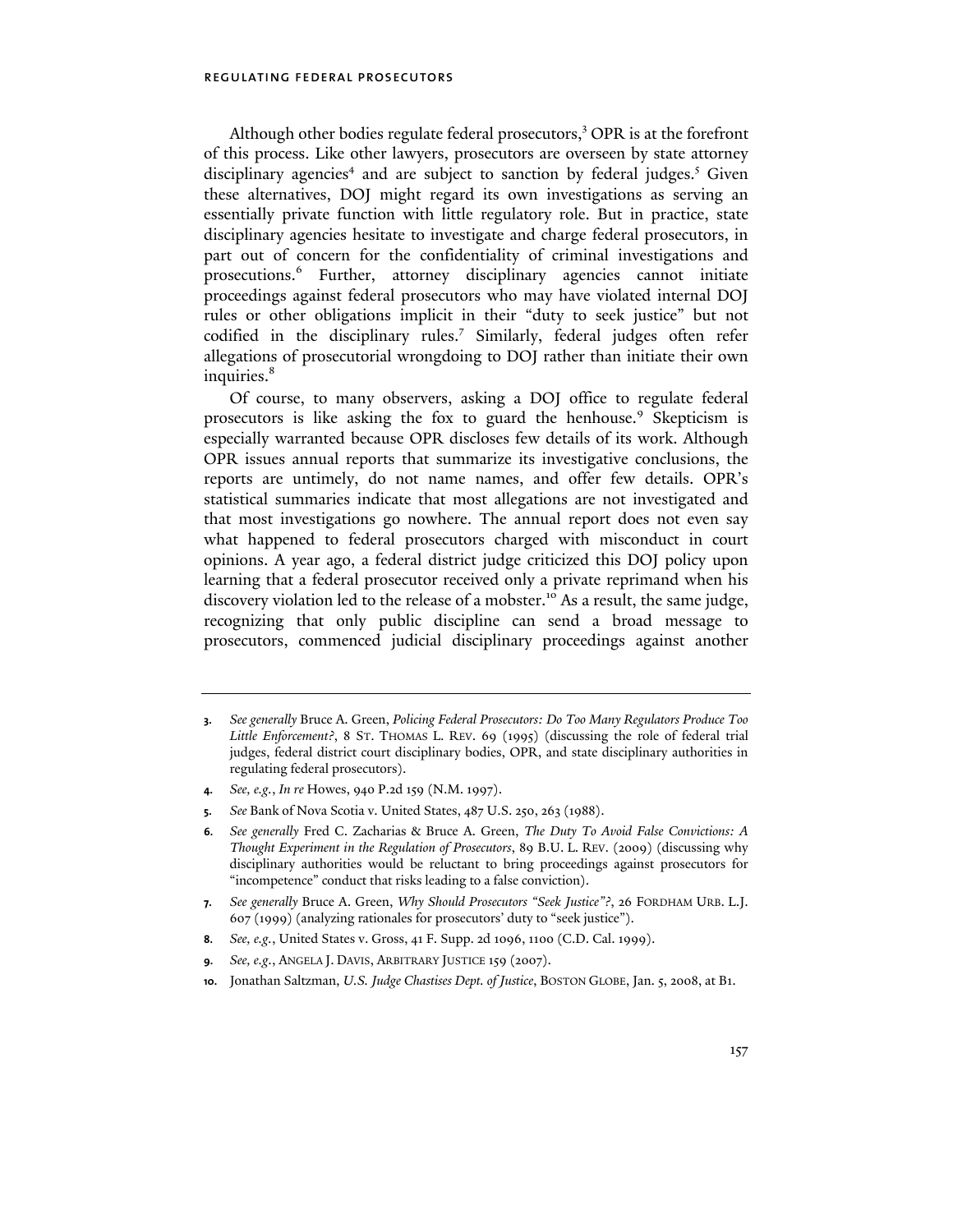prosecutor who withheld exculpatory evidence, rather than referring her to  $OPR.<sup>11</sup>$ 

DOJ's practices under the Bush administration were consistent with pre-1993 DOJ policy under which it publicly disclosed the results of OPR's investigations only in rare cases involving deliberate misconduct by senior officials. In December 1993, however, DOJ decided to disclose the results of OPR's findings more frequently to "promote public accountability and further the fair administration of justice and the law enforcement process."12 Under the 1993 policy, DOJ disclosed reports of OPR's investigations when it found knowing prosecutorial misconduct and in certain other cases except when it determined that the public interest in disclosure was outweighed by the attorney's privacy interest and countervailing law enforcement interests. Before DOJ decided whether to make a report public under this balancing test, the prosecutor in question, his or her supervisor, OPR, and DOJ's Office of Information and Privacy, which manages DOJ's compliance with the Freedom of Information Act (FOIA), were all entitled to have input. In the remaining years of the Clinton administration, DOJ released a series of OPR reports that named the prosecutor under investigation and described the allegations, the investigative findings, and the disposition. Several reports exonerated prosecutors who had been criticized in judicial opinions or found the prosecutors to be less culpable than courts had believed.13 Collectively, the reports enabled readers to form an impression as to whether prosecutors were practicing ethically and whether DOJ adequately policed those prosecutors who were not. Nothing indicates that law enforcement investigations or prosecutions, or DOJ's general ability to function effectively, suffered when OPR's work became more transparent.

Under the Bush administration, however, DOJ replaced the 1993 policy with one making the publication of disciplinary reports entirely discretionary.<sup>14</sup> It stopped publishing reports involving trial prosecutors' misconduct, and only published reports involving managerial attorneys' misconduct in personnel

**<sup>11.</sup>** United States v. Jones, No. 07-10289-MLW, 2009 WL 15187 (D. Mass. Jan. 21, 2009).

**<sup>12.</sup>** Memorandum from Deputy Attorney Gen. Philip B. Heymann to Michael E. Shaheen, Jr., Counsel, Office of Prof'l Responsibility 1 (Dec. 13, 1993) (on file with author).

**<sup>13.</sup>** *See, e.g.*, Summary of an Investigation by the Office of Prof'l Responsibility into the Conduct of Criminal Div. Attorney John Michelich (Oct. 18, 1996) (finding, contrary to the court, that the prosecutor's jury argument was proper) (on file with author).

**<sup>14.</sup>** *See* Office of Prof'l Responsibility, U.S. Dep't of Justice, Policies and Procedures ¶ 12, http://www.usdoj.gov/opr/polandproc.htm (last visited Feb. 15, 2009).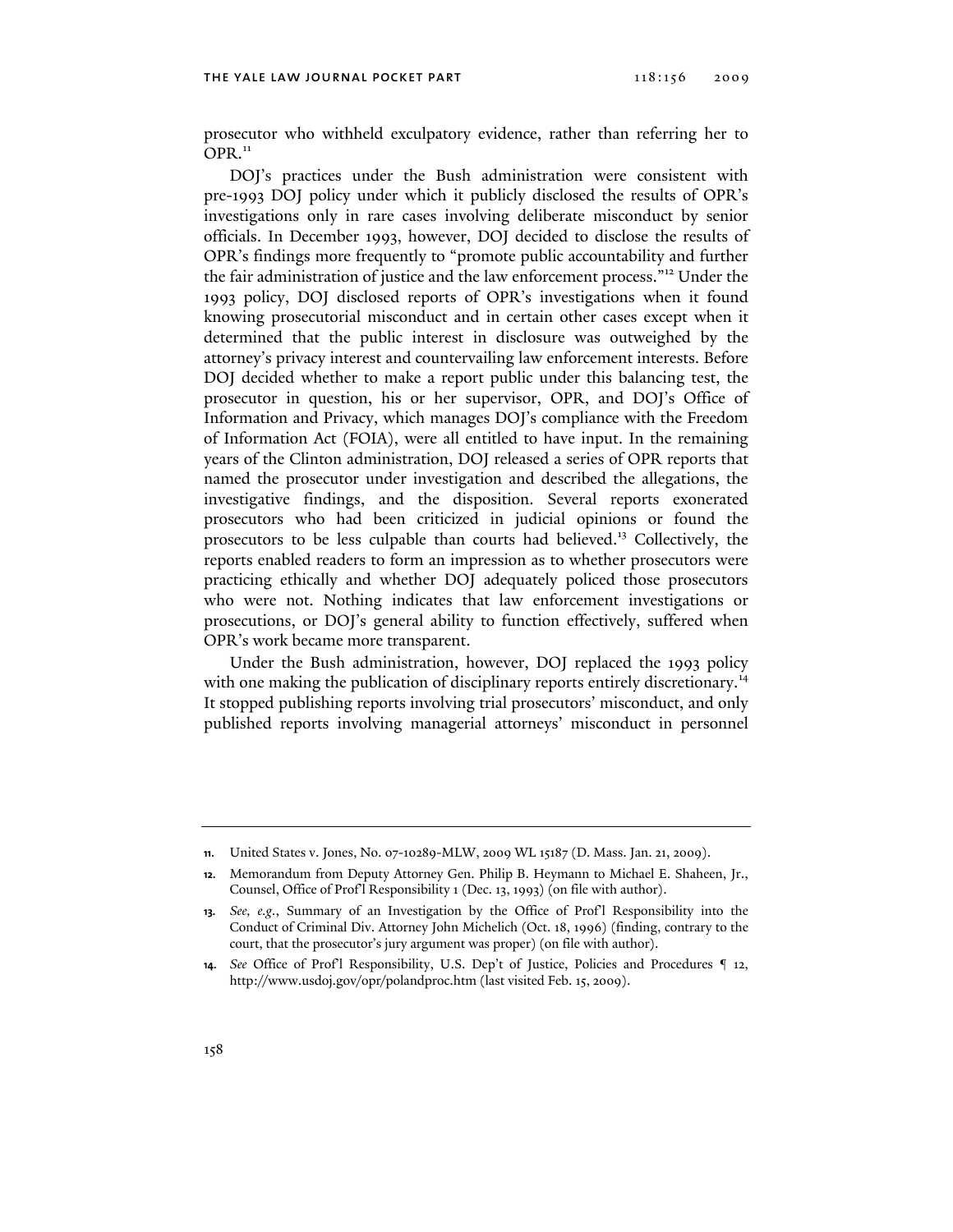matters.<sup>15</sup> Moreover, DOJ applied its secrecy policy to the prior administration's public reports. Recently, DOJ denied a law professor's FOIA request for a copy of the first OPR report publicly issued under the 1993 policy. The report related to a senior federal prosecutor found by federal courts to have wrongfully withheld his key witness's prior exculpatory testimony in a white-collar criminal case.<sup>16</sup> DOJ explained its denial of the FOIA request on the ground that "the release of this summary 'would constitute a clearly unwarranted invasion of personal privacy.'"17 DOJ was invoking FOIA case law suggesting that once-public law enforcement records may be withheld if they are "practically obscure" and if producing them would invade a private citizen's personal privacy while "reveal[ing] little or nothing about an agency's own conduct."<sup>18</sup> But DOJ's position was dubious. The attorney in question was acting on behalf of the government when the conduct occurred. The report casts light not only on the prosecutorial conduct itself, but also on the measures subsequently taken by DOJ to address the alleged wrongdoing.

OPR's work is even more secretive than ordinary attorney disciplinary processes, which have themselves been criticized as too opaque because they make public the records of disciplinary investigations and proceedings only if a court finds serious misconduct.<sup>19</sup> Under the Bush administration's policy, DOJ could and did withhold OPR's reports no matter how serious the prosecutor's misconduct was. Yet there is a far greater public interest in transparency when it comes to wrongdoing by prosecutors than by private attorneys. As Deputy Attorney General Philip B. Heymann observed in justifying the 1993 policy, "serving as an attorney with the Department of Justice carries with it a responsibility to observe high ethical standards," and the public therefore has a weighty "interest in knowing whether all of our attorneys are consistently

**<sup>15.</sup>** *See, e.g.*, OFFICE OF THE INSPECTOR GEN. & OFFICE OF PROF'L RESPONSIBILITY, U.S. DEP'T OF JUSTICE, AN INVESTIGATION INTO THE REMOVAL OF NINE U.S. ATTORNEYS IN 2006 (2008), http://www.usdoj.gov/oig/special/s0809a/final.pdf.

**<sup>16.</sup>** United States v. Isgro, 751 F. Supp. 846 (C.D. Cal. 1990), *rev'd*, 974 F.2d 1091 (9th Cir. 1992).

**<sup>17.</sup>** Letter from Marlene M. Wahowiak, Special Counsel for Freedom of Info. and Privacy Acts, U.S. Dep't of Justice, to author (Dec. 22, 2008) (on file with author) (quoting 5 U.S.C. §  $552(b)(6) (2000)$ ).

**<sup>18.</sup>** *See, e.g.*, U.S. Dep't of Justice v. Reporters Comm. for Freedom of the Press, 489 U.S. 749, 773 (1989); *see also* Davis v. U.S. Dep't of Justice, 968 F.2d 1276 (D.C. Cir. 1992) (denying FOIA request for tape recordings introduced in evidence at criminal trial except insofar as they were played or quoted publicly).

**<sup>19.</sup>** *See* RICHARD L. ABEL, LAWYERS IN THE DOCK: LEARNING FROM ATTORNEY DISCIPLINARY PROCEEDINGS 509 (2008).